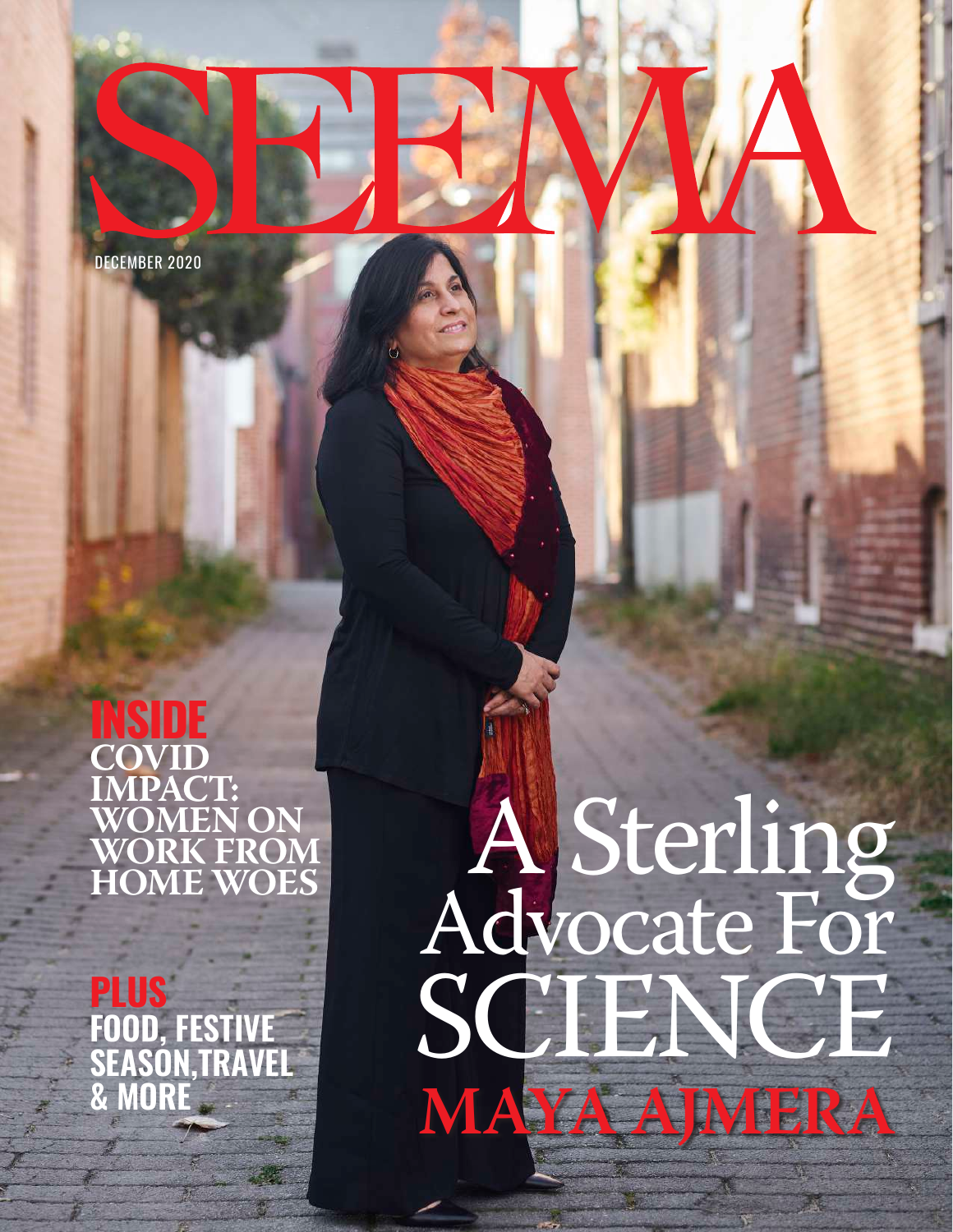

#### **BINDU GOPAL RAO**



*This Christmas is best spent at home, but you can still party and have fun while you usher in the New Year*

ome December and there<br>
is a palpable sense of chee<br>
This year it may muted a<br>
bit by the pandemic but<br>
there is more reason to celebrate and<br>
have a good time at home. We tell is a palpable sense of cheer. This year it may muted a bit by the pandemic but there is more reason to celebrate and have a good time at home. We tell you about some holiday party theme ideas and virtual Christmas party ideas here. Read on.

#### **PARTY EATS**

This Christmas, why not give a healthy twist to the season's festivities? Well, if that is on your mind, try immunity building and super delicious Party Popsicles.

"Take a bit of slices of strawberries, raspberries and a tall glass of water. Mold the berries to the bottom, then grab a hold of Chicnutrix Glow and Chicnutrix Super C, easily available online and combine both to add an abundance of vitamins and nutrients to this tasty treat. Freeze the concoction for an hour and enjoy a delicious holiday dessert. What's amazing is its vegan and sugar free too and you will light up the room with your glowing skin," says Shilpa Khanna Thakkar, founder of Chicnutrix. And there you have it: a super holiday party theme idea. Or you could simply buy the organic popsicles from Goodpops.

**GUZZLE IT DOWN** The virtual party is a digital get-together where people meet virtually or online using video conference platforms like Zoom or Google Meet and share cocktails, play games and have fun. Cocktails, music, games and most importantly friends – that is all you need to have a zoom party

while maintaining social distancing. But arranging all this can be a lot of work and you might probably end up doing nothing. "What if someone arranges live music, cocktails and games for you and your friends," asks Vrinda Singhal, founder of Swizzle, India's only com-



pany to deliver cocktail kits at home. "Swizzle, a fresh, yet ready-to-drink cocktail brand, has this concept of virtual parties featuring live music, games and obviously cocktails. We offer a multiple location cocktail kit delivery service to host successful parties while maintaining social distancing." Or you could simply log on to Cocktail Courier to order your cocktail with a recipe as well.

#### **SWING IT**

The best way to enjoy the holidays is a Digital Disco with a DJ. "A virtual party with a DJ playing all our favorite dance numbers which will make us groove the night away," says Lavang Khare, senior vice president at Adfactors PR. "It will be a coming together of friends in what better way than with the dance and music and food we love? The food of course will be shared virtually. But the fun will be that there is a theme and snacks decided in advance – dancing coffee, tipsy punch, lazy bean burger, frizzy corn cutlets, dancing chicken in teriyaki sauce and, most important, a festive online jamming session to finish the

# **PARTYING IN PLACE**